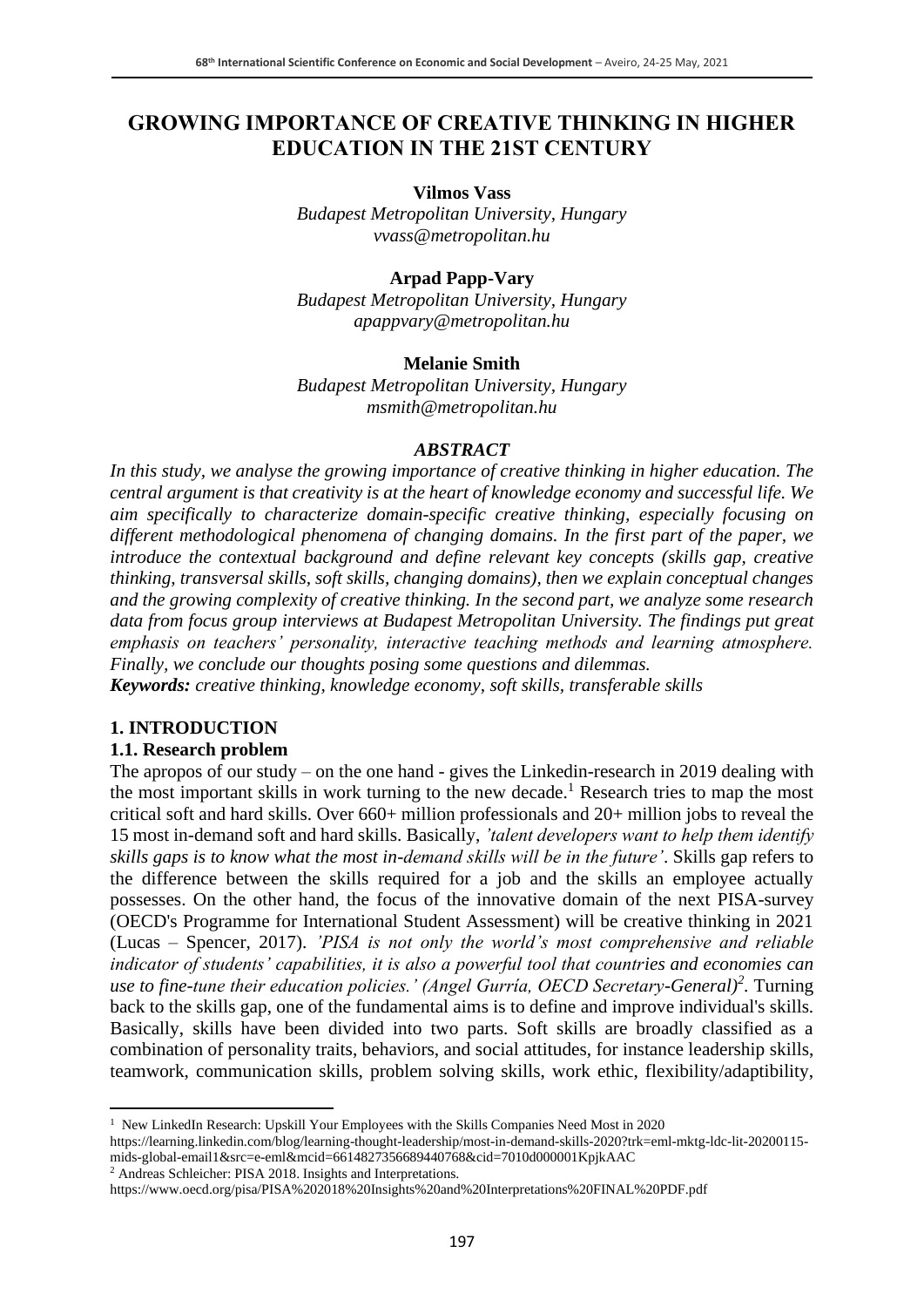interpersonal skills.<sup>3</sup> Hard skills are part of the skill set that is required for a job. They include the expertise (knowledge and abilities) necessary for an individual to successfully do the job, for instance, analytical reasoning, business analysis, sales, video production.<sup>4</sup> Turning back to the Linkedin research, the top soft skills are creativity, persuasion, collaboration, adaptability and emotional intelligence, As the research concluded: *'this year's results signal that companies are gravitating more toward talent with strong people-oriented skills.*' <sup>5</sup> Comparing the required transversal skills from an economic and educational perspective, we find a lot of similarities on the lists. (Lucas and Spencer, 2017) Basically we agree with Lucas's statement: *'creative thinking is an important capability for success in life'*. 6 As we can see, creativity is at the heart of the knowledge economy and successful life. What about education? In this paper we will focus on the growing importance of creativity, especially creative thinking in higher education in the 21st century.

#### **1.2. Research focus**

Let us imagine an everyday-life situation in project-based courses in higher education. The first critical part is questioning. If you are lucky, some students have original, interesting, open questions. Generally, many students so not ask any questions at all. The second problematic issue is generating ideas. Some students immediately have a lot of ideas during brainstorming activities, the others look at you with a bored face without any ideas. The third critical point is based on project presentations without creativity, for example, reading texts and talking monotonously. Why are original questions, ideas and presentations so important? Because of creative thinking.

#### **1.3. Context**

Economic, social, scientific and cultural changes have a significant impact on education, especially changing the education system because of growing needs for global competitiveness and transformation. (Cheng, 2019; Vass, 2006) In fact, quality of knowledge, in a wider sense and quality of education is a key to economic progression. (Hanushek – Woessmann, 2009, Hanushek-Woessmann, 2015a, 2016, Hanushek, 2019) Hanushek and Woessmann pointed out strong coherence between cognitive skills, basic kills, learning outcomes and economic productivity. (Hanushek, E. A. – Woessmann, L.,2015b). Florida stated that *'the real driving force is the rise of human creativity as the key factor in our economy and society'*. (Florida, 2011. 5) A knowledge-intense economy and knowledge-based society prioritize creativity, especially effective development of creative thinking. Focusing on transferable skills, for instance, creative thinking, and rethinking education systems is based on Davidson's worldfamous data. Namely, 65% of elementary school students in the United States would grow up to do jobs not currently in existence. (Davidson, 2011) Not surprisingly, in this context, the growing importance of transferable skills, such as creativity and innovation can strengthen inventions in new business models. But the context of this new model is VUCA-world, which has four phenomena: volatility, uncertainty, complexitiy and ambiguity (Fadel, Bialik and Trilling, 2015) Mark Twain's message from the past is relevant: *'It's difficult to make predictions, especially about the future.'* It is much more true in the 21st century. The growing importance of transferable skills raises a fundamental question: *'Knowing what we know about how children learn and what is necessary for individuals and societies to suceed and thrive,* 

https://learning.linkedin.com/blog/learning-thought-leadership/most-in-demand-skills-2020?trk=eml-mktg-ldc-lit-20200115 mids-global-email1&src=e-eml&mcid=6614827356689440768&cid=7010d000001KpjkAAC

<sup>3</sup> The 7 Soft Skills You Need to Be Successful https://www.omniagroup.com/the-7-soft-skills-you-need-to-be-successful/

<sup>4</sup> The Top Hard Skills Employers Seek https://www.thebalancecareers.com/what-are-hard-skills-2060829

<sup>5</sup> New LinkedIn Research: Upskill Your Employees with the Skills Companies Need Most in 2020

<sup>6</sup> Bill Lucas: The Power of Creative Thinking. https://www.thersa.org/discover/publications-and-articles/rsacomment/2017/11/the-power-of-creative-thinking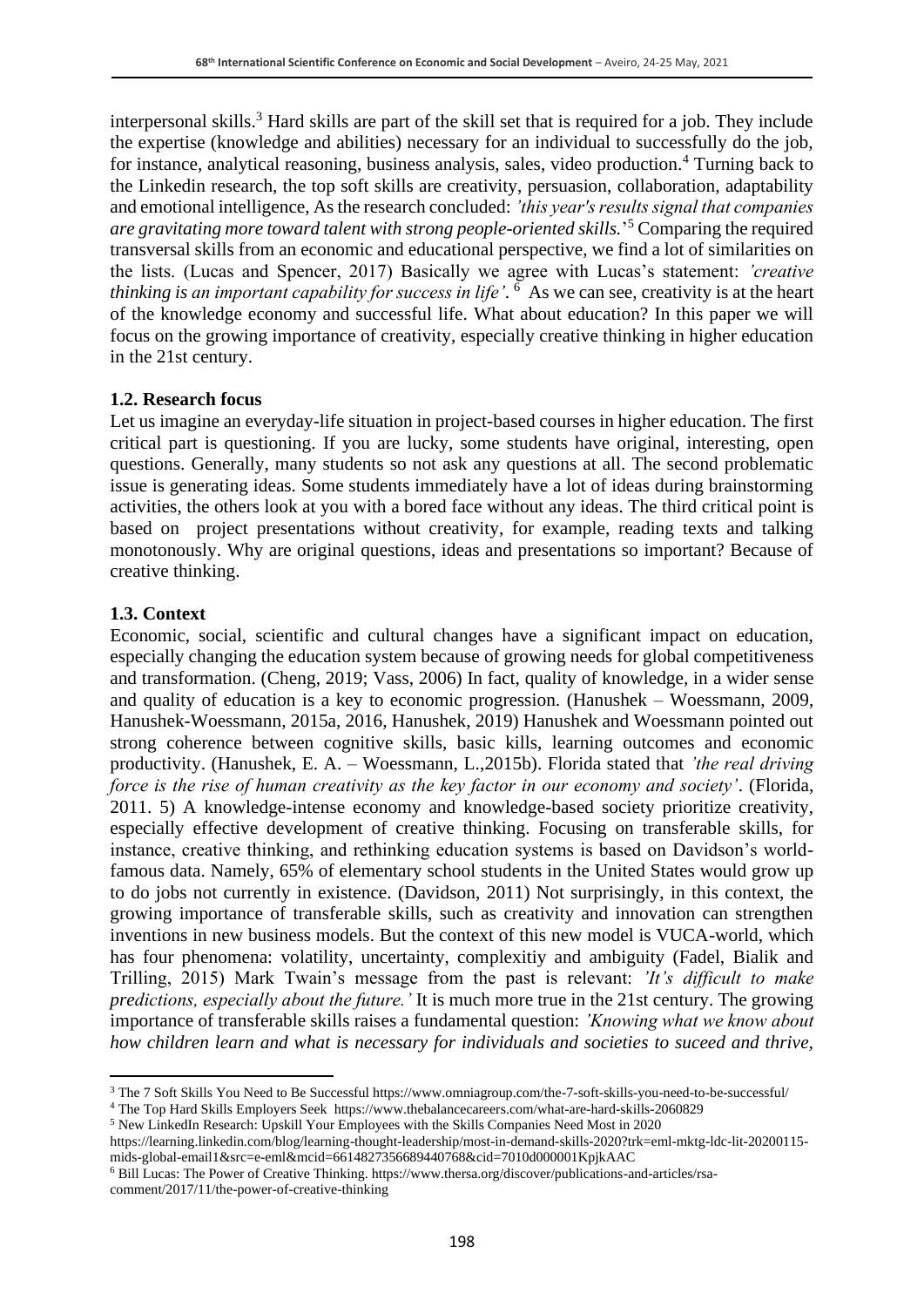*what should students learning?'* (Fadel, Bialik and Trilling, 2015. 55) Basically, transferable skills are a significant trans- and interdisciplinary phenomenon. Technological and economic creativity has strong interactions with artistic and cultural creativity (Florida, 2011).

### **2. LITERATURE REVIEW**

We try to analyze creative thinking from this trans- and interdisciplinary dimension. We agree with Csikszentmihalyi statement: *'Most of the things that are interesting, important, and human are the results of creativity'* (Csikszentmihalyi, 1996. 1). On the basis of 30years of Csikszentmihalyi's research work on creativity, his model has three elements: culture, person and field. According to him, creativity is a domain-specific skill, *'a process by which a symbolic domain in the culture is changed'*. (Csikszentmihalyi, 1996. 8) Changing the existing domain is a key factor to understanding creative thinking. No doubt, this is a challenging, complex process with some heuristic moments and incalculable steps. In fact, Csikszentmihalyi's model and process of creativity has played an important role in creativity research, including socialpersonality approaches to the study of creativity (Sternberg and Lubart, 1999). Turning back to the domain-specific character of creativity, it emphasizes the importance of structure of knowledge. Firstly, quantity of knowledge matters in creative thinking, but parallel to this accumulation, different original combinations of the structural elements are much more important in this process. Csikszentmihalyi analyzed the process of creativity differently, namely he defined five components: preparation, incubation, insight, evaluation and elaboration. Preparation is based on interesting things and curiosity. In the incubation component, unexpected combinations play an important role. The third component contains a lot of "Aha!"-moments. Evaluation requires self-reflections and self-criticism in order to "decide whether the insight is valuable and worth pursuing". Finally, elaboration is the hardest work among the different components (Csikszentmihalyi, 1996). Turning back to the past of creativity research, creativity traditionally has two fundamental components: originality and task appropriateness (Guilford, 1950) On the basis of these components, Guilford diffrerentiated two types of thinking: convergent and divergent. Divergent thinking is the process of generating multiple ideas to maximize the range of possible solutions, applications and examples. Let us see for instance two types of conclusion in essays in higher education. The first type of conclusion is based on the previous content and gives simplified, descriptive summarization of the topic. The second type of conclusion is based on dilemmas, alternatives and different scenarios. In fact, the first is related to convergent thinking, but the second is based on divergent thinking. Guilford defined the concept of divergent thinking (later Torrance, 1970), according to four characteristics:

- fluency (the ability to produce a great number of ideas or problem solutions in a short period of time);
- flexibility (the ability to simultaneously propose a variety of approaches to a specific problem);
- originality (the ability to produce new, original ideas);
- elaboration (the ability to systematize and organize the details of an idea in one's head and carry it out)<sup>7</sup>

Parallel to this conceptual work, Guilford created the Structure of Intellect in order to analyze complexity between creativity and IQ. His model contains three components: content, product and operation. Firstly, he focused on measuring personal characterstics in creativity using his model. Secondly, three components (content, product and operation) have an enormous impact on learning: *'students gain a better understanding of the ways in which they are able to learn* 

<sup>7</sup> J. P. Guilford https://www.newworldencyclopedia.org/entry/J.\_P.\_Guilford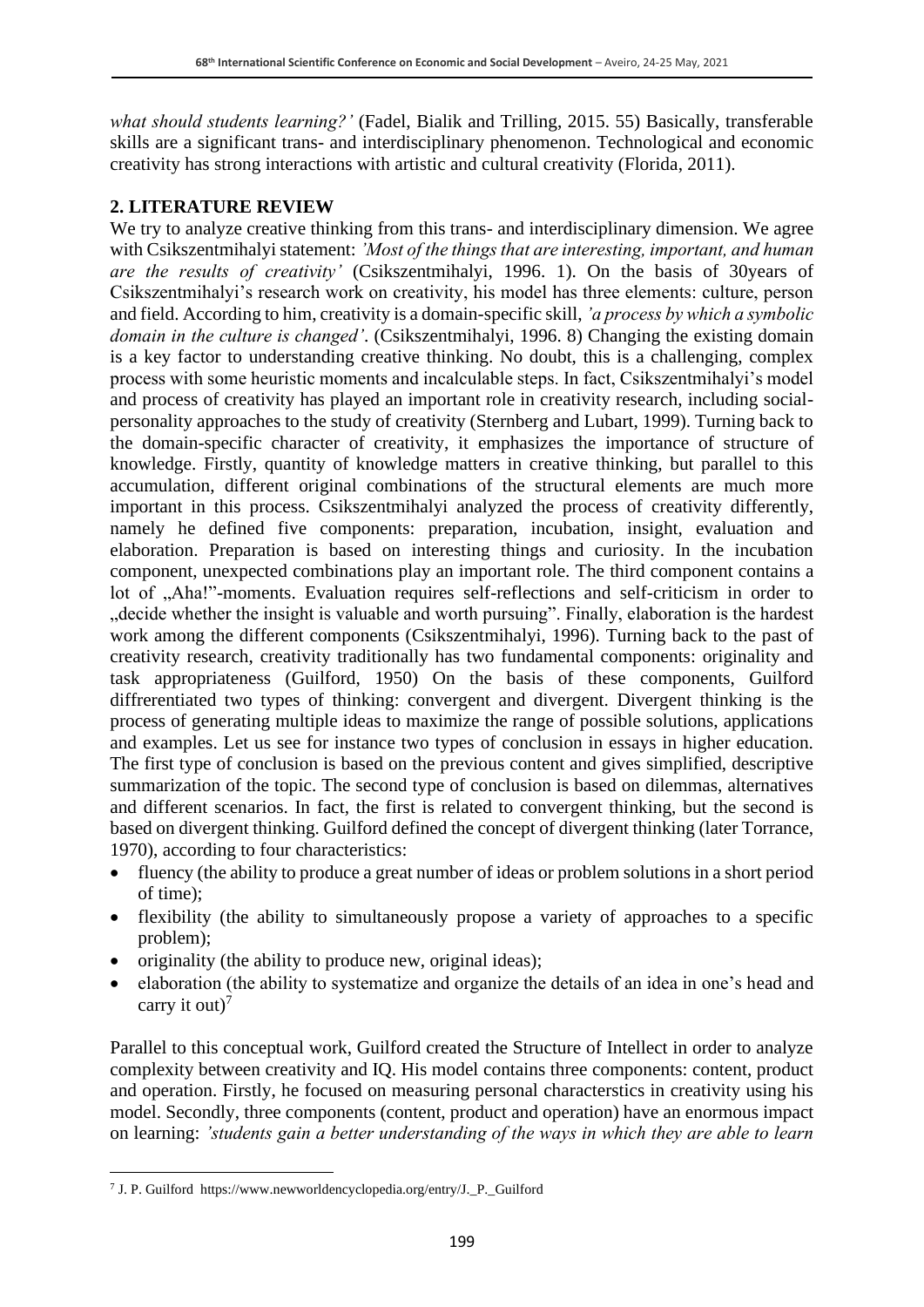*and the ways in which they use the knowledge'* (Richards, 2001). Thirdly, from a teaching perspective, these components emphasize the importance of cross-cultural strategies and interdisciplinary approach. No doubt, this psychometric approach to creativity stressed personal phenomena, but it started to indicate complexitiy. Under the umbrella of giving more details and research data about divergent thinking, the increasing complexity of creativity should be mentioned. Structuralization of creativity has resulted in some models, which can put consciousness into the developmental process. For instance, the Center for Real-World Learning defined a five-dimensional model of creativity.



*Figure 1: Five-dimensional model of creative thinking (Source: The Center for Real-World Learning)*

The five dimensions are: inquisitiveness (wondering and questioning, exploring and investigating, challenging assumptions); persistence (daring to be different, sticking with difficulty, tolerating uncertainty); collaboration (cooperating appropriately, giving and receiving feedback, sharing the product); discipline (crafting and improving, developing techniques, reflecting critically); imagination (playing with possibilities, making connections, using intuition). (Lucas and Spencer, 2017) Obviously, this is a more complex view of creativity than Guilford's model. The five-dimensional model is a matrix or a wheel in order to indicate the detailed structure and overlapped items between the dimensions. Basically, there are two pillars in this model, critical thinking and problem-solving.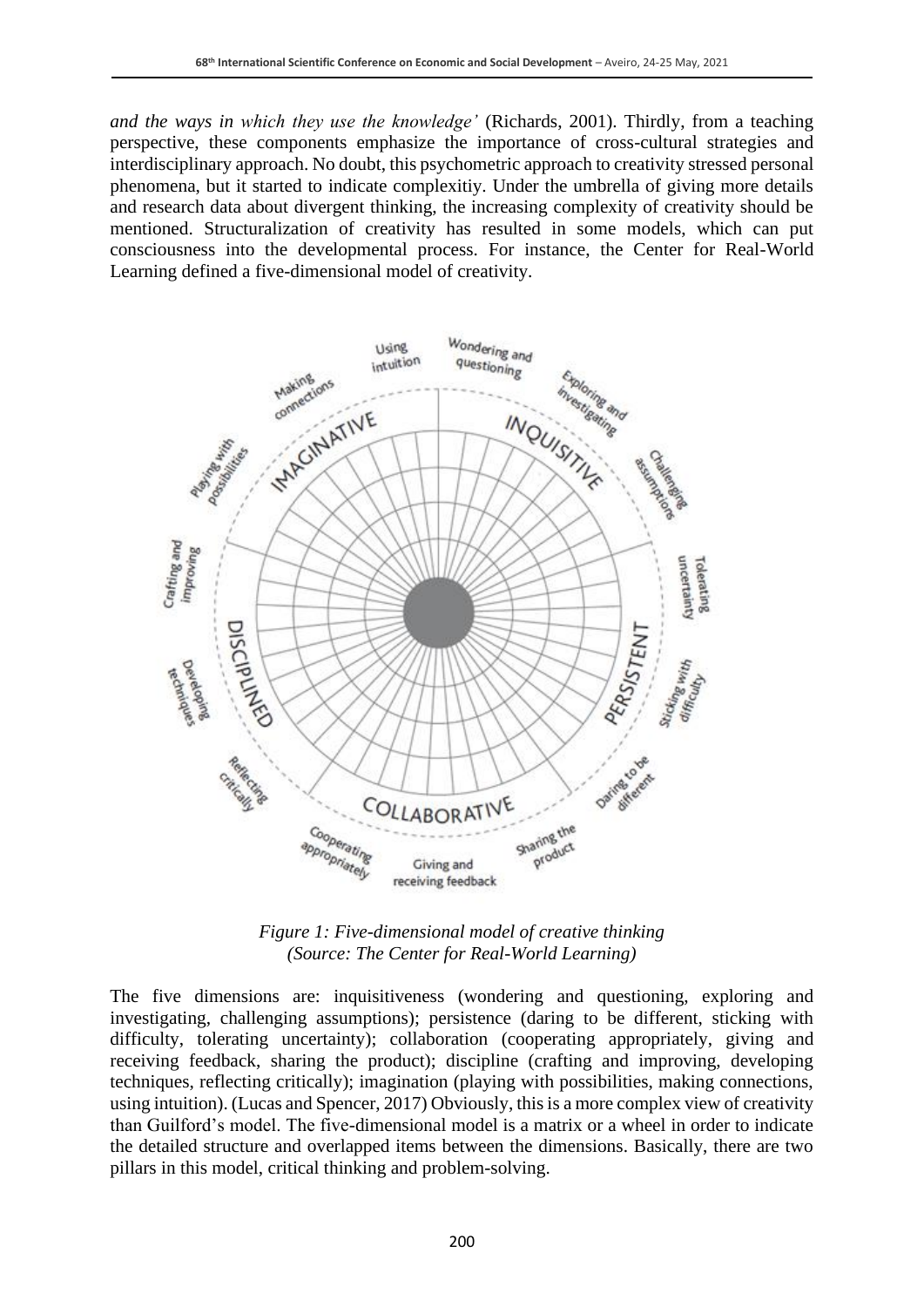Lucas and Spencer give some examples of the five dimensions at the primary and secondary school levels (Lucas and Spencer, 2017). Let us see some examples of the dimensions in higher education. At the inquitisive dimension, students can pose opene-questions (Why?, How?), which are based on their curiosity, questioning and intrinsic motivation in order to think critically about the topic. Dimension of persistence is based on debating, arguing, listening and tolerating the other point of view using for instance place mat and mind map. This dimension of collaboration is related to project-method and problem-based learning. Working in teams requires the previous dimension (see overlapped items) and gives evidence about the social context of creativity. Collaboration prefers continuous feedback and sharing different ideas, debating and critical views. Parallel to collaborative work, assessment is based on cooperative quality standards and evaluation indicators. The dimension of discipline requires a lot of reflections and comments in order to create the most qualitative product, learning from mistakes and experience. The dimension of imagination is *'the heart of creative thinking'* and requires analysis and synthesis in order to imagine different solutions, scenarios and possibilities.

#### **3. PRIMARY RESEARCH**

The following section explores some of these theoretical notions in context from the perspective of students from a higher education institution in Budapest.

#### **3.1. Research aim**

Our research aim is to map students' prior knowledge on creativity and creative thinking.

#### **3.2. Research methodology: Student Focus Group Interviews and fdata analysis**

Focus groups were undertaken with students in the researchers' own institution in order to gain some insights into what students understand by creative education. Three student focus groups were undertaken with groups of Masters students at Budapest Metropolitan University between 2018-2020 who were studying a course entitled Creative Industries which runs yearly in the Spring semester. This cohort of students was chosen deliberately, as they were studying subjects relating to creative thinking, creative education as well as creative industries management. It was important that the students understood these concepts at a relatively high level in order to be able to discuss the issues in depth. Each focus group was undertaken for 80 minutes during the students' usual class time. The first two (2018, 2019) were undertaken face-to-face, whereas the third (2020) took place on Zoom during the Covid-19 lockdown period (however, the students had already experienced three classes face-to-face before the lockdown, so they had met each other and the teachers). The groups consisted of mixed nationalities (at least 7-8 nationalities each time) which reflect the internationalization of the authors' institution. Both female and male students took part and the gender balance was more or less equal.

#### **3.3. Research Results**

Students discussed how some teachers tried to develop students' creative thinking and skills more than others. It very much depended on the personality and technique of the teacher. Interactive, friendly teachers who created a good atmosphere and involved students were the most creative. Overall, they agreed that creative education needs to be based on interactive classes where students are encouraged to ask questions and give their opinions. The importance of using examples in context was also emphasized, as well as applying activities to real-life situations. One example of this was writing a business plan as well as project-based learning. It was not thought that creative thinking was more present in arts-related subjects, but could also be brought to business or marketing subjects quite easily. On the other hand, it was said that numerical subjects were not taught in a very creative way and that more technological tools could be used in future (by 2020, this issue had been addressed and was intensified during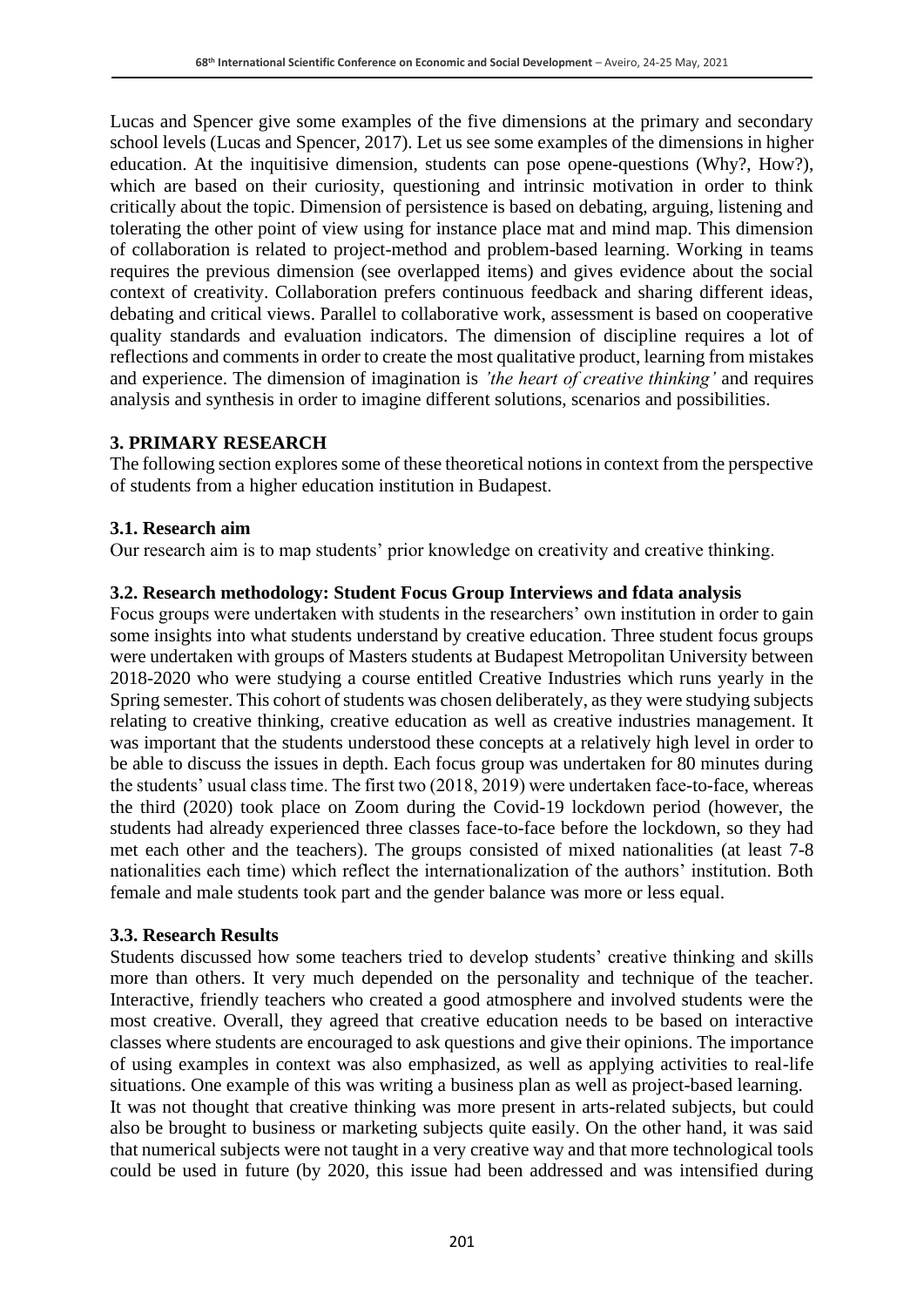Covid-19 lockdown). When asked how much co-creativity had been present in their higher education experience, many students were somewhat confused about the term. It was explained as a combination of freedom to choose and interactivity. Students felt that they had not had much freedom in choosing subjects (the national curriculum in Hungary is rather rigid), but they had had some choices in course content, assessment or presentation subjects. Interaction was rated positively on the whole, not only with certain teachers but also between students. Groupwork was valued, but it was not always preferred, especially when grades were given for it. It was noted that during the Coronavirus lockdown period, it was much harder to do groupwork which was also deemed an important part of creative education. The students also felt overloaded by individual tasks, which compromised their time rather than their creativity. Some students felt that being locked in their small room was not conducive to creativity as it was thought that inspiration also needs to come from the outside world, including social contacts and the natural environment. They found it harder and less motivating to manage their own time and to work alone. On the other hand, some students stated that it had given them time to learn new skills and methods. It had removed the stress and time needed for commuting, for example. However, it was agreed that regular feedback from teachers was needed for both motivation and full engagement.

### **4. CONCLUSIONS AND IMPLICATIONS**

Turning back to Csikszentmihalyi's fundamerntal statement: *'Changing the existing domain is a key factor understanding creative thinking.'* On the basis of our study and experience in higher education, creativity, in fact, is a domain-specific skill. But as we see from the Five-dimensional model of creative thinking, complexity is growing. This more complex, multi-dimensional view of creative thinking has affected the process of *'changing the existing domain'* especially in higher education. It requires a high-quality transferable and non-cognitive skills and inter- or transdisciplinary mindset. In practice, this is the flexible process, which is based on teaching professionalism and strong students' intrinsic motivation. As the global knowledge economy has been expanding and research data on creative thinking has been growing, the basic, a relevant definition of creative thinking has been changing. *'Creative thinking is both the capacity to combine or synthesize existing ideas, images, or expertise in original ways and the experience of thinking, reacting, and working in an imaginative way characterized by a high degree of innovation, divergent thinking, and risk taking.* <sup>8</sup> This creativity-based synthesis and original expertise can promote students to be able to apply their knowledge to real-life situations in higher education. Application of knowledge and creative thinking has strong coherency. In other words, creativity *'is a combination of several key factors'*, for instance deep knowledge, creative thinking skills, motivation, curiosity and metacognition. (Stewart, 2012) This growing complexity has resulted in some changes in higher education in order to revise thinking about learning and teaching in higher education. On the one hand, our findings suggest that the personality of a teacher in higher education plays an important role: interactive, friendly teachers who created a good atmosphere and involved students were the most creative, which has an impact on student expectations of creative thinking. On the other hand, the responses indicated a strong coherency between effective interaction and high-quality creative thinking. Finally, we raise some questions and pose dilemmas. How can higher education transfer and adapt these above-mentioned processes into practice? How can higher education put greater emphasis on the development of creative thinking turning to a student-centered approach (problem-solving learning, project-based education)? How can higher education recognize that high-quality education is a key factor to future economic growth?

<sup>8</sup> Creative Thinking VALUE Rubric https://www.aacu.org/value/rubrics/creative-thinking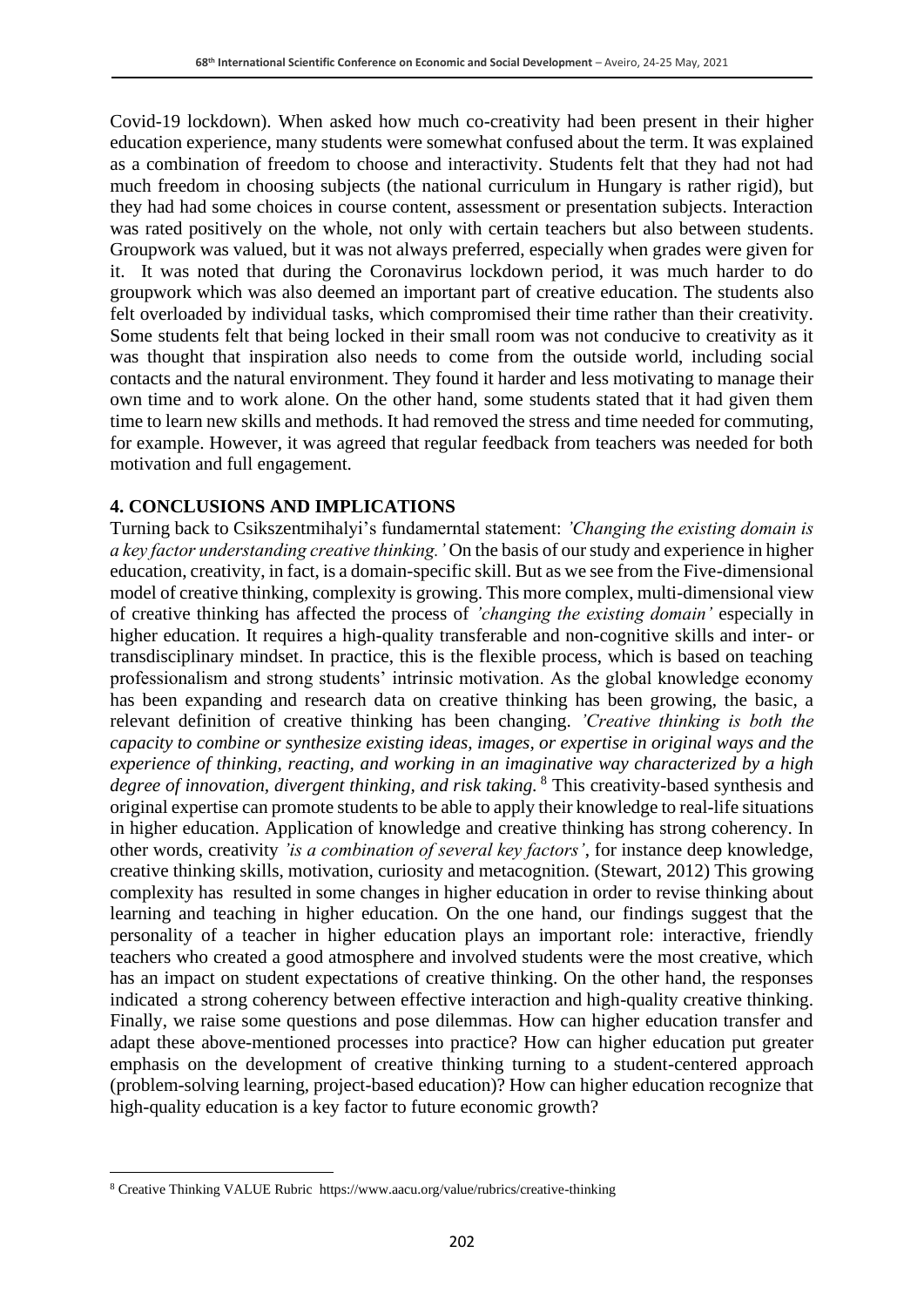### **LITERATURE:**

- 1. Cheng, Y. C (2019): Paradigm Shift in Education: Towards the Third Wave of Effectiveness. Routledge, New York, NY
- 2. Csikszentmihalyi, M. (1996): Creativity Flow and the Psichology of Discovery and Intention. HarperCollins Publishers, New York, NY
- 3. Davidson, C. N. (2011): Now You See It: How Technology and Brain Science Will Transform Schools and Business for the 21st Century. Penguin Books
- 4. Fadel, C.-Bialik, M.-Trilling, B. (2015): Four-Dimensional Education. Center for Curriculum Redesign, Boston, MA
- 5. Florida, R. (2011): The Rise of the Creative Class. Basic Books, A Member of the Perseus Books Group, New York.
- 6. The Future of Jobs. Employment, Skills and Workforce Strategy for the Fourth Industrial Revolution, Word Economic Forum, January 2016

http://www3.weforum.org/docs/WEF\_Future\_of\_Jobs.pdf (retriewed: 04.01.2020.)

- 7. Guilford, J.P. (1950): Creativity. American Psychologist. 5. 444-454.
- 8. Hanushek, E. A. Woessmann, L. (2009): Do Better Schools Lead to More Growth? Cognitive Skills, Economic Outcomes, and Causation. Working Paper No. 14633. Cambridge, MA: National Bureau of Economic Research, DOI: 10.3386/w14633 http://www.nber.org/papers/w14633 (retriewed: 04.01.2020.)
- 9. Hanushek, E. A. (2019): The Economic Value of Improved Schools. Hoover Institution, Stanford University
- 10. https://www.niet.org/assets/ResearchAndPolicyResources/974a262a85/eric-hanushek-theeconomic-value-of-improved-schools.pdf (retriewed: 04.01.2020.)
- 11. Hanushek, E. A. Woessmann, L. (2015a): The Knowledge Capital of Nations: Education and the Economics of Growth. Cambridge: MIT Press
- 12. Hanushek, E. A. Woessmann, L. (2015b): Universal Basic Skills: What Countries Stand to Gain, OECD Publishing, Paris, https://doi.org/10.1787/9789264234833-en (retriewed: 04.01.2020.)
- 13. Hanushek, E. A. Woessmann, L. (2016): Knowledge capital, growth, and the East Asian miracle. SCIENCE sciencemag.org 22 JANUARY 2016 • VOL 351 ISSUE 6271
- 14. https://hanushek.stanford.edu/sites/default/files/publications/Hanushek%2BWoessmann% 202016%20Science%20351%286271%29.pdf (retriewed: 04.01.2020.)
- 15. Lucas, B. and Spencer, E. (2017): Teaching Creative Thinking. Crown House Publishing Limited Wales, UK
- 16. Richards, R. (2001). Millennium as opportunity: Chaos, creativity, and Guilford's structure of intellect model. Creativity Research Journal, 13(3-4), 249-265.
- 17. https://creativityepsy5750.wordpress.com/guilfords-sol/ (retriewed: 04.01.2020.)
- 18. Sternberg, R.J. and Lubart, T. I. (1999): The Concept of Creativity: Prospects and Paradigms. In. Sternberg, R. J. (ed.): Handbook of Creativity. Cambridge University Press. 3-16.
- 19. Stewart, V. (2012): A World-Class Education. ASCD, Alexandria, VA.
- 20. Torrance E. P. (1970): Encouraging Creativity in the Classroom. Dubuque, IA:William C. Brown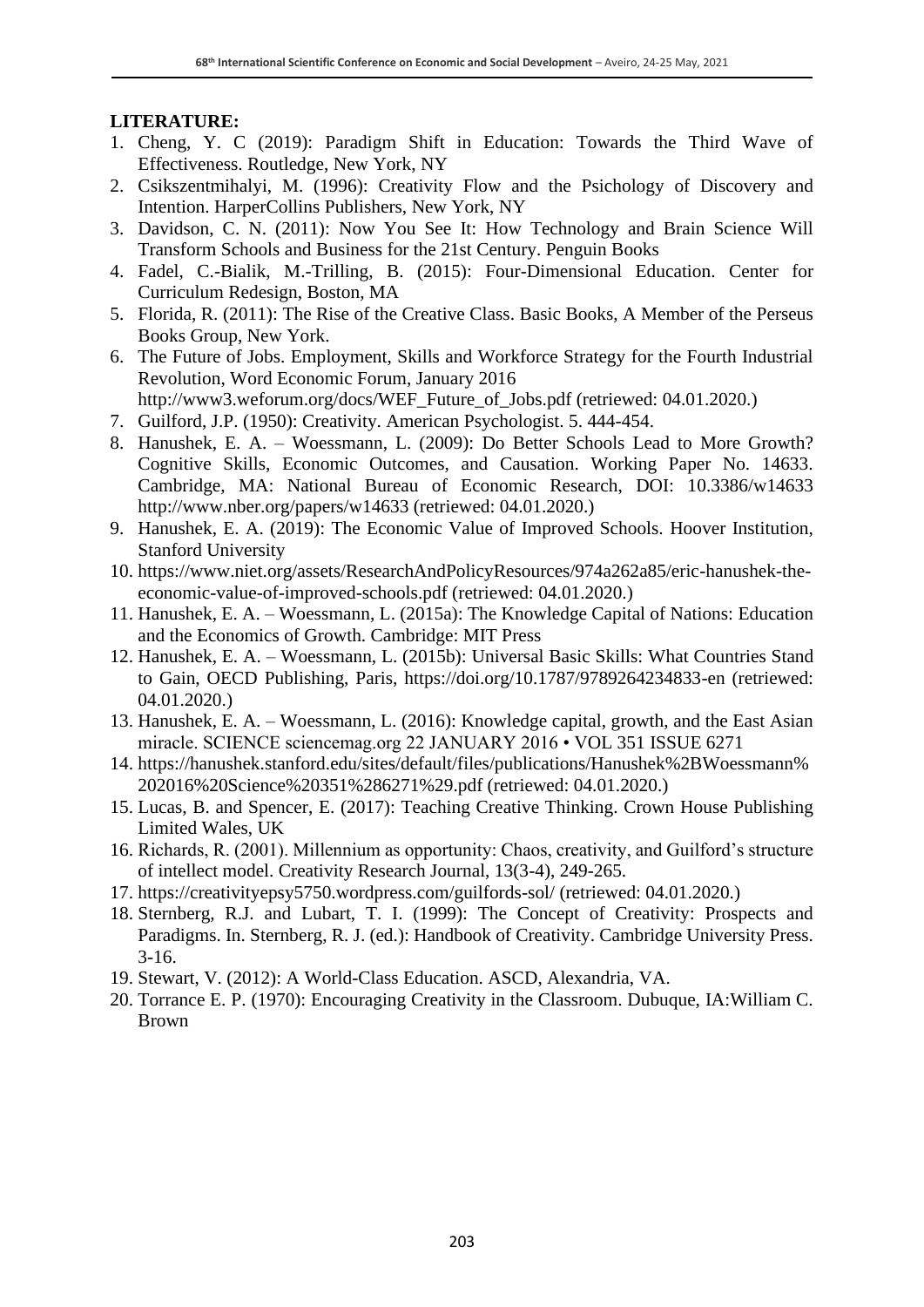



# **Economic and Social Development**

68 th International Scientific Conference on Economic and Social Development Development

### **Book of Proceedings**

Editors: **Marco Andre da Silva Costa, Abdelhamid Nedzhad, Danijela Lucic**



9





Aveiro, 24-25 May, 2021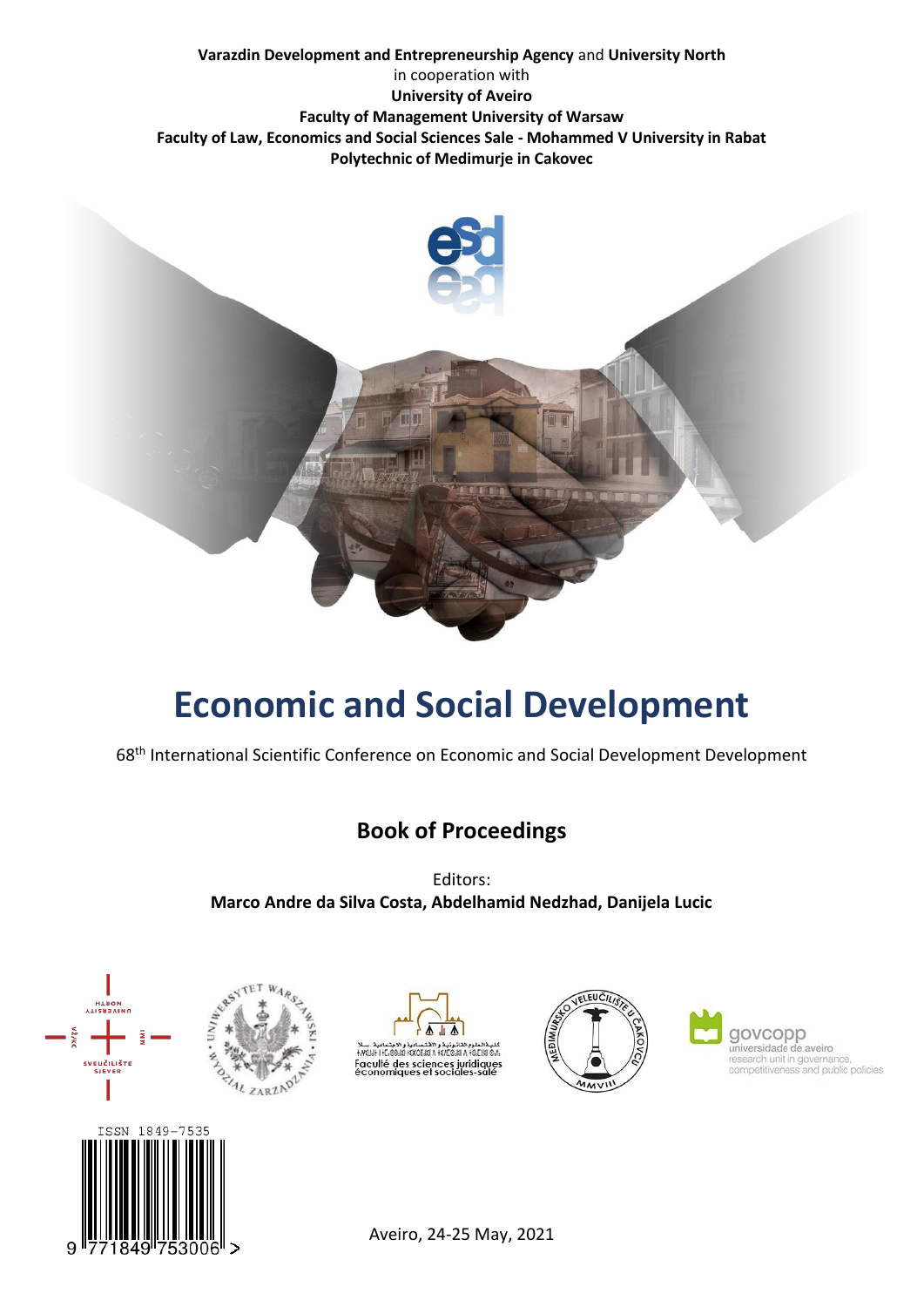**Varazdin Development and Entrepreneurship Agency** and **University North** in cooperation with **University of Aveiro Faculty of Management University of Warsaw Faculty of Law, Economics and Social Sciences Sale - Mohammed V University in Rabat Polytechnic of Medimurje in Cakovec**

Editors: **Marco Andre da Silva Costa, University of Aveiro, Portugal Abdelhamid Nedzhad, National School of Business and Management, Tangier, Morocco Danijela Lucic, Faculty of Humanities and Social Sciences, Zagreb, Croatia**

## **Economic and Social Development**

68 th International Scientific Conference on Economic and Social Development Development

## **Book of Proceedings**

Due to the Covid-19 restrictions and epidemiological measures, the Program of the Conference has been scheduled online. All Sessions and Presentations have been presented via Discord platform.